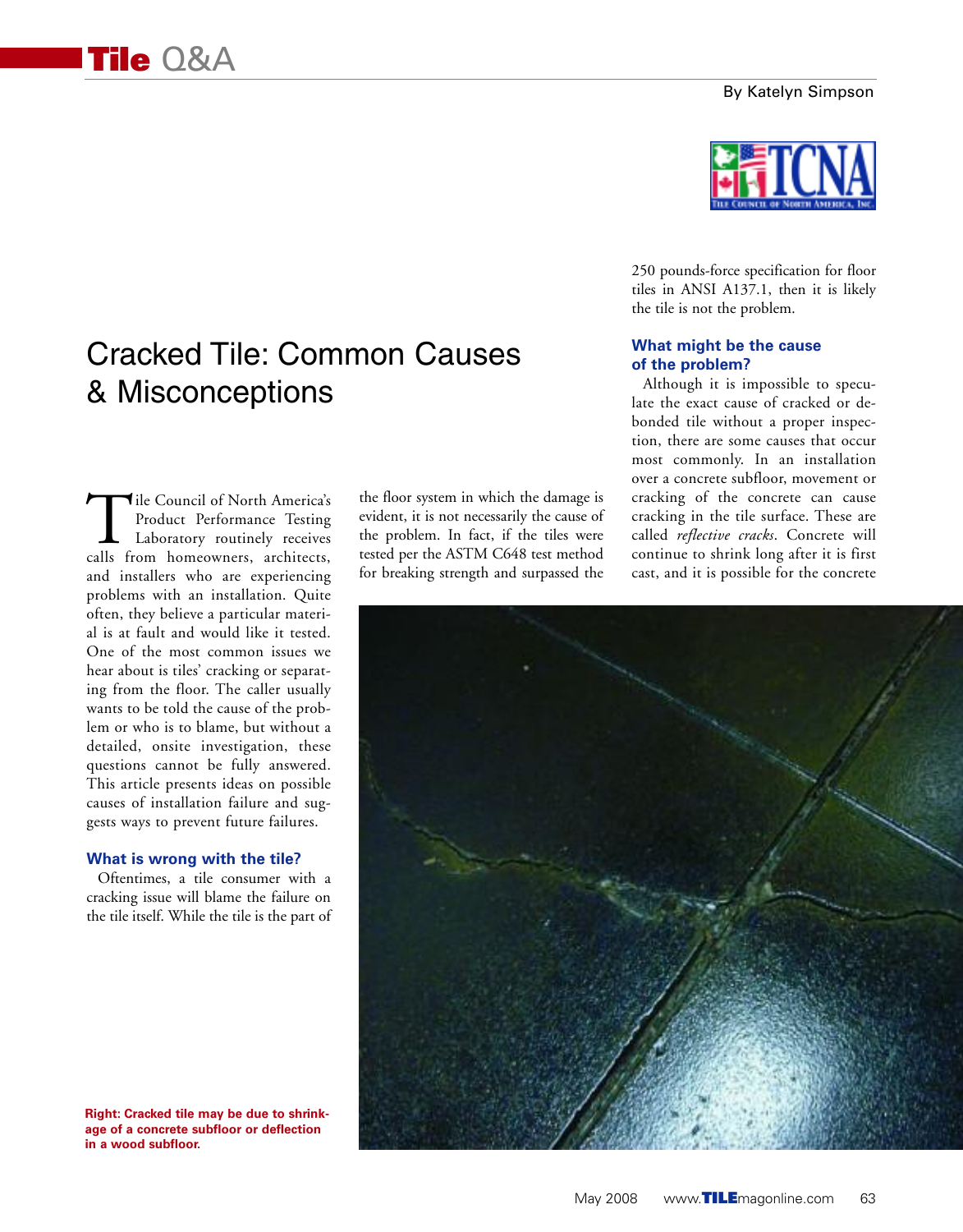to crack due to shrinkage while it is curing.

When the concrete shrinks, it causes many shear and compressive forces on the thin-set, tile, and grout. If the shear force exceeds the strength of the bond, the tile may de-bond from the floor. This is also called *tenting*. Sometimes,

when the bond is very strong between the tiles and thin-set, as the shear force finally exceeds the bond strength, the tiles' de-bonding from the floor can make a very loud sound.

Another possible cause for cracked tile is excessive deflection in an installation over wood. Excessive deflection in the substrate will cause compressive and tensile forces on the grout and tile. Typically, with excessive deflection, the grout will crack first. In more severe cases, the tile will also crack.

### **What can be done to prevent tiles' cracking or de-bonding?**

When it comes to concrete, one simple, yet another important issue to consider is how long the concrete is allowed to cure before the tile is installed over it. The longer the concrete is allowed to cure, the better. If the concrete is allowed to cure for a long period of time, any cracks that

It is important to understand that all floor installations should have movement joints, and that the use of a crack isolation membrane does not replace or eliminate the need for movement joints.

form can be filled, and any curling (distortion of a slab into a curved shape around the edges) can be ground down. Many people suggest a minimum cure time of 28 days. Some thin-set manufacturers say 14 days may be sufficient, if premium latexmodified thin-set is used.

Another option when installing tile over concrete is to use a crack isolation or anti-fracture membrane. The membrane bonds to the concrete subfloor, and the tile is installed with thin-set to the membrane's surface. The anti-frac